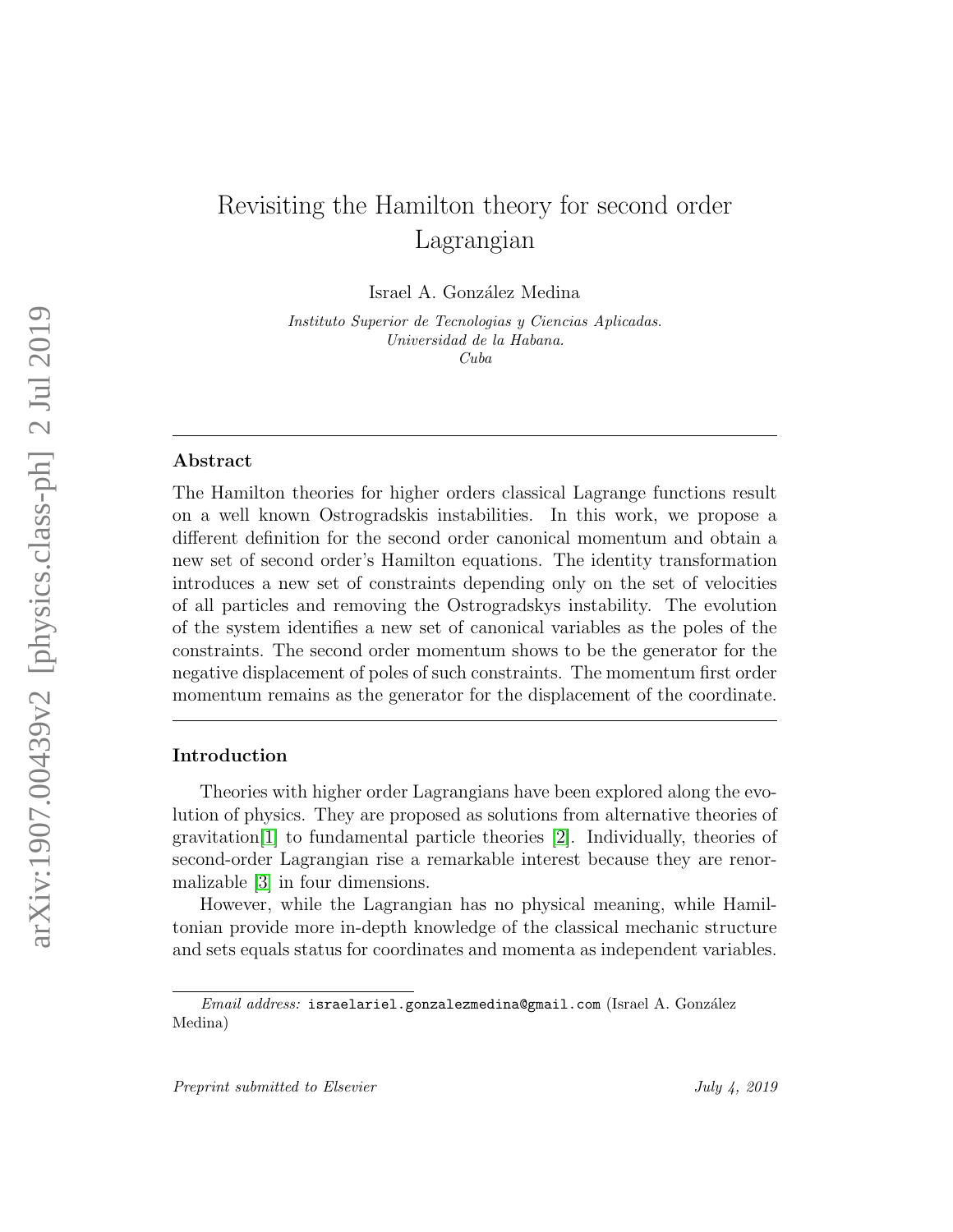Also, Hamiltonian is related to essential system features such as energy and also provide significant relations between symmetry and conservation laws. Because of that a problem arise when second order Lagrangians problems are described with under the Hamilton approach. Indeed, as a consequence of a theorem of Mikhail Ostrogradsky, nondegenerate Lagrangians with higher order time derivatives lead to ghost-like instabilities, also known as Ostrogradski instabilities [\[4\]](#page-16-3). This behavior results in a linearly unstable Hamiltonians in such a way that they cannot be eliminated by partial integration. By far, this the the greatest restriction is the obstacle to including higher time derivatives in the canonical formalism of nondegenerate higher derivative Lagrangians.

In our case, the main motivation is to find the Hamilton equations for the second order Lagrangians obtained after considering the mass of the particles as variables magnitudes. The Lagrangians form part of a more general proposal for the quantum description of the isolated particle systems with n-particles with variable masses and connected by a field with variable form (n-VMVF systems). The proposal revise the Lagrange theory for the referred physical systems whose start point is the noncompliance of the second Newton law for variable mass. This fact lead to the proposal for an extension of the D'Alembert principle. One consequence of this analysis is that particle can be isolated when mass is a variable quantity.

The pre-print version of the entire proposal for the construction of the Quantum Theory including masses and field as unknown functions can be found in the article entitled ["A new proposal for a quantum theory for iso](http://arxiv.org/abs/1811.12175)[lated n-particle systems with variable masses connected by a field with vari](http://arxiv.org/abs/1811.12175)[able form"](http://arxiv.org/abs/1811.12175) [\[5\]](#page-16-4). The pre-print version of the revision of the Lagrange theory for those systems can be found in the article entitled ["Revisiting the La](http://arxiv.org/abs/1903.04916)[grange theory for isolated n-particle systems with variable masses connected](http://arxiv.org/abs/1903.04916) [by an unknown field"](http://arxiv.org/abs/1903.04916) [\[6\]](#page-16-5).

This work covers the second item of the methodology of developing the Hamilton theory for second order Lagrangian of those systems and it propose a different construction for it removing the referred instability.

# 1. The Ostrogradsky's construction of the Hamiltonian for the second order Lagrangian

For the treatment of higher derivative systems, Ostrogradsky generalizes the construction of the Hamilton function [\[4\]](#page-16-3). In this section, we briefly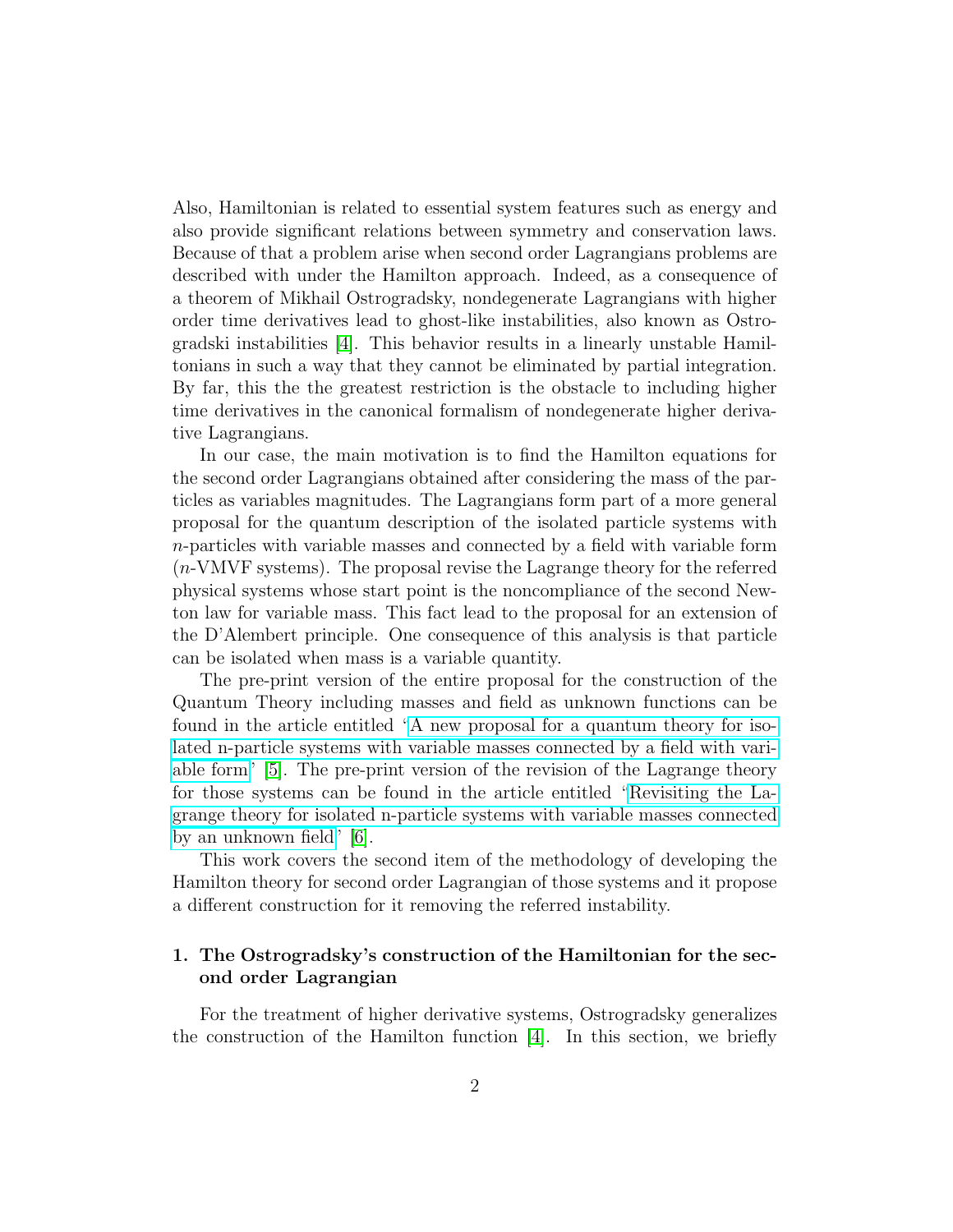expose his main ideas for the second order Lagrangian.

Let us consider the extended Lagrange equation for a single particle [\[7\]](#page-16-6):

$$
\frac{d^2}{dt^2} \left( \frac{\partial L}{\partial \ddot{q}} \right) - \frac{d}{dt} \left( \frac{\partial L}{\partial \dot{q}} \right) + \frac{\partial L}{\partial q} = 0 \tag{1}
$$

describing a system whose Lagrange function  $L(q, \dot{q}, \ddot{q})$  non degenerately depends on  $\ddot{q}$ , which implies that the Hessian  $\frac{\partial^2 L}{\partial \dot{q}^2}$  $\frac{\partial^2 L}{\partial \ddot{q}^2} \neq 0$ . In this case, the four derivative's term can be expressed as a function of the others as

$$
\ddot{q} = \ddot{q}(\ddot{q}, \ddot{q}, \dot{q}, q),\tag{2}
$$

or what is the same, the solution depends on four quantities of initial data

<span id="page-2-1"></span>
$$
q = q(\ddot{q}_0, \ddot{q}_0, \dot{q}_0, q_0, t). \tag{3}
$$

This solution indicates the existences of four canonical variables in the phase space. Ostrogradsky [\[4\]](#page-16-3) propose to define these variables as

$$
Q_1 \equiv q, \qquad Q_2 \equiv \dot{q}, \qquad P_1 \equiv \frac{\partial L}{\partial \dot{q}} - \frac{d}{dt} \frac{\partial L}{\partial \ddot{q}}, \qquad P_2 \equiv \frac{\partial L}{\partial \ddot{q}} \qquad (4)
$$

The nondegeneracy of the Lagrange function implies that  $\ddot{q}$  can be solved in terms of  $\ddot{q} = A(Q_1, Q_2, P_2)$  excluding momentum  $P_1$ , which is only needed for the third derivative.

<span id="page-2-0"></span>Ostrogradsky's Hamiltonian is obtained using the Legendre transformation

$$
H(Q_1, Q_2, P_1, P_2) = P_1 Q_2 + P_2 A(Q_1, Q_2, P_2) - L(Q_1, Q_2, A(Q_1, Q_2, P_2). (5)
$$

The Hamilton equations are

$$
\dot{Q}_1 = \frac{\partial H}{\partial P_1} = Q_2 \tag{6}
$$

$$
\dot{Q}_2 = \frac{\partial H}{\partial P_2} = A + P_2 \frac{\partial A}{\partial P_2} - \frac{\partial L}{\partial \ddot{q}} \frac{\partial A}{\partial P_2} = A \tag{7}
$$

$$
\dot{P}_2 = -\frac{\partial H}{\partial Q_2} = -P_1 - P_2 \frac{\partial A}{\partial Q_2} + \frac{\partial L}{\partial \dot{q}} + \frac{\partial L}{\partial \ddot{q}} \frac{\partial A}{\partial Q_2} = -P_1 + \frac{\partial L}{\partial \dot{q}} \tag{8}
$$

$$
\dot{P}_1 = -\frac{\partial H}{\partial Q_1} = -P_2 \frac{\partial A}{\partial Q_1} + \frac{\partial L}{\partial q} + \frac{\partial L}{\partial \ddot{q}} \frac{\partial A}{\partial Q_1} = \frac{\partial L}{\partial q} \tag{9}
$$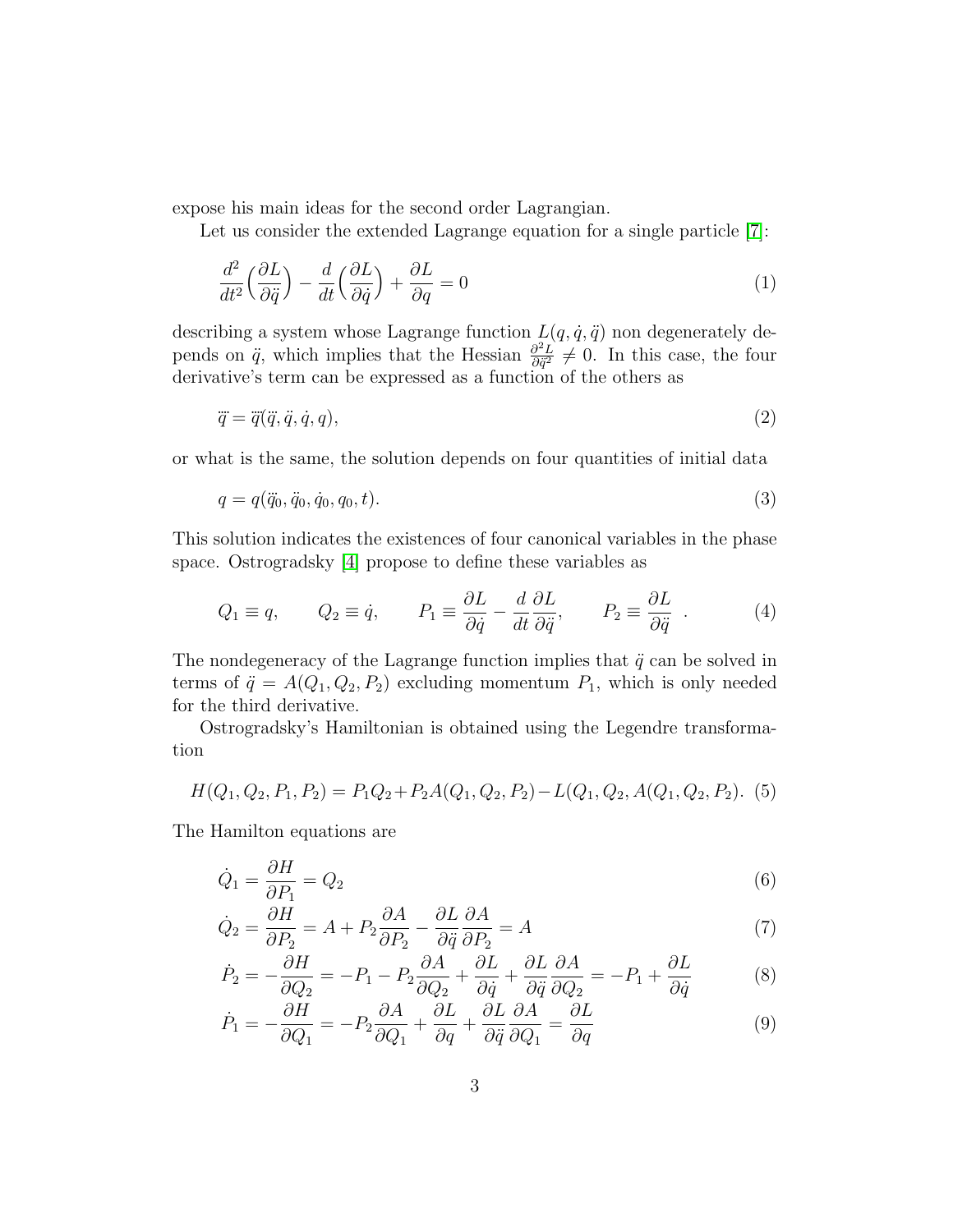The first two equations reproduce the phase space transformation  $\dot{q} = Q_2$  and  $\ddot{q} = \dot{Q}_2$  while the others show that the evolution of momentum  $P_1$  depends on the evolution of  $P_2$ . The equations exhibit the time evolution of the system generated by Ostrogradsky's Hamiltonian. Lagrangian is also the conserved Noether current when it contains no explicit dependence of time [\[2\]](#page-16-1).

The Ostrogradsky's Hamiltonian [5](#page-2-0) is linear in the canonical momentum  $P_1$ , which means that there is instability. The instability also is manifested because the Lagrangian depends on fewer coordinates than the defined canonical coordinates. The method mixtures the derivatives  $\frac{\partial^{(n)} L}{\partial q^{(n)}}$  because the new can coordinates. The method initiatives the derivatives canonical variables involve combinations of values  $\dddot{q}$ canonical variables involve combinations of values  $\ddot{q}_0, \dot{q}_0, q_0$  in equation [3.](#page-2-1) This feature unnecessarily obscures the physical meaning of the future canonical variables in systems and entangle the quantization of the phase space structure.

The Hamiltonian of a nondegenerate higher derivative theory obtained by Ostrogradsky's is unbounded below, and above. The Ostrogradsky's instability implies that [\[2\]](#page-16-1):

- The dynamical variable is provided with a special time dependence
- Same higher derivative dynamical variable carries both positive and negative energy creation and annihilation operators.
- Empty states can decay into a set of positive and negative energy excitation. One consequence of this is that vacuum can decay!!
- In the continuum field theory, the vast entropy at infinite 3-momentum will make the decay instantaneous
- Degrees of freedom with large 3-momentum do not decouple from low energy physics on interacting systems.

A single, global constraint on the energy functional is insufficient to mitigate the effects of the Ostrogradski instability.

# 2. The second order Hamilton equations

We propose a different construction than Ostrogradski and start by writing the total time derivative of a general second-order Lagrangian:

$$
\frac{dL}{dt} = \sum_{i} \frac{\partial L}{\partial q_i} \frac{dq_i}{dt} + \frac{\partial L}{\partial \dot{q}_i} \frac{d\dot{q}_i}{dt} + \frac{\partial L}{\partial \ddot{q}_i} \frac{d\ddot{q}_i}{dt} + \frac{\partial L}{\partial t}.
$$
\n(10)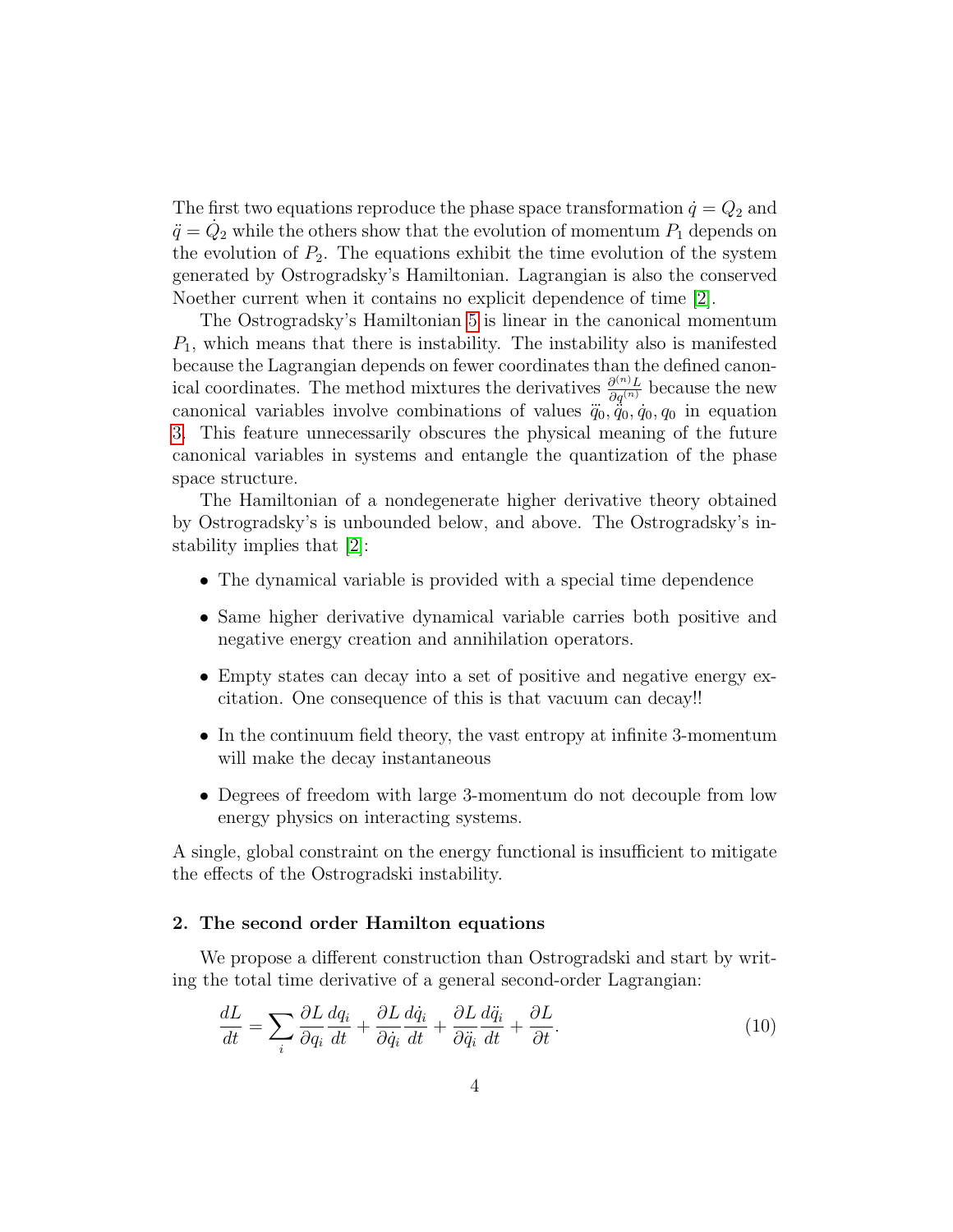Including the second order Lagrange equation [\[7\]](#page-16-6)

$$
\frac{d^2}{dt^2} \left( \frac{\partial L}{\partial \ddot{q}_i} \right) - \frac{d}{dt} \left( \frac{\partial L}{\partial \dot{q}_i} \right) + \frac{\partial L}{\partial q_i} = 0,
$$

we obtain

$$
\frac{dL}{dt} = \sum_{i} \left[ \frac{d}{dt} \left( \frac{\partial L}{\partial \dot{q}_i} \right) - \frac{d^2}{dt^2} \left( \frac{\partial L}{\partial \ddot{q}_i} \right) \right] \dot{q}_i + \frac{\partial L}{\partial \dot{q}_i} \frac{d\dot{q}_i}{dt} + \frac{\partial L}{\partial \ddot{q}_i} \frac{d\ddot{q}_i}{dt} + \frac{\partial L}{\partial t}.
$$
 (11)

After some derivative steps we have:

$$
\frac{dL}{dt} = \sum_{i} \frac{d}{dt} \left[ \frac{\partial L}{\partial \dot{q}_i} \dot{q}_i - \frac{d}{dt} \left( \frac{\partial L}{\partial \ddot{q}_i} \right) \dot{q}_i + \frac{\partial L}{\partial \ddot{q}_i} \ddot{q}_i \right] + \frac{\partial L}{\partial t} \tag{12}
$$

or

$$
\sum_{i} \frac{d}{dt} \left[ \frac{\partial L}{\partial \dot{q}_i} \dot{q}_i - \frac{d}{dt} \left( \frac{\partial L}{\partial \ddot{q}_i} \right) \dot{q}_i + \frac{\partial L}{\partial \ddot{q}_i} \ddot{q}_i - L \right] + \frac{\partial L}{\partial t} = 0.
$$
 (13)

We can define an second order energy function  $h(t, q_1, q_2...q_n, \dot{q}_1, \dot{q}_2...\dot{q}_n, \ddot{q}_1, \ddot{q}_2...\ddot{q}_n)$  as:

$$
h = \frac{\partial L}{\partial \dot{q}_i} \dot{q}_i - \frac{d}{dt} \left( \frac{\partial L}{\partial \ddot{q}_i} \right) \dot{q}_i + \frac{\partial L}{\partial \ddot{q}_i} \ddot{q}_i - L \tag{14}
$$

where

$$
\frac{dh}{dt} = -\frac{\partial L}{\partial t}.\tag{15}
$$

If Lagrangian doesn't explicit depend on time, then  $h$  will remain constant in time. We can define the first and second order momenta

$$
p_i = \frac{\partial L}{\partial \dot{q}_i} \quad \text{and} \quad s_i = \frac{\partial L}{\partial \ddot{q}_i} \tag{16}
$$

so the energy function is written as

$$
h = \sum_{i} p_i \dot{q}_i - \dot{s}_i \dot{q}_i + s_i \ddot{q}_i - L. \tag{17}
$$

The previous definitions for the canonical variables provide a clear structure of the phase space, hence, a simplified underlying symplectic geometry.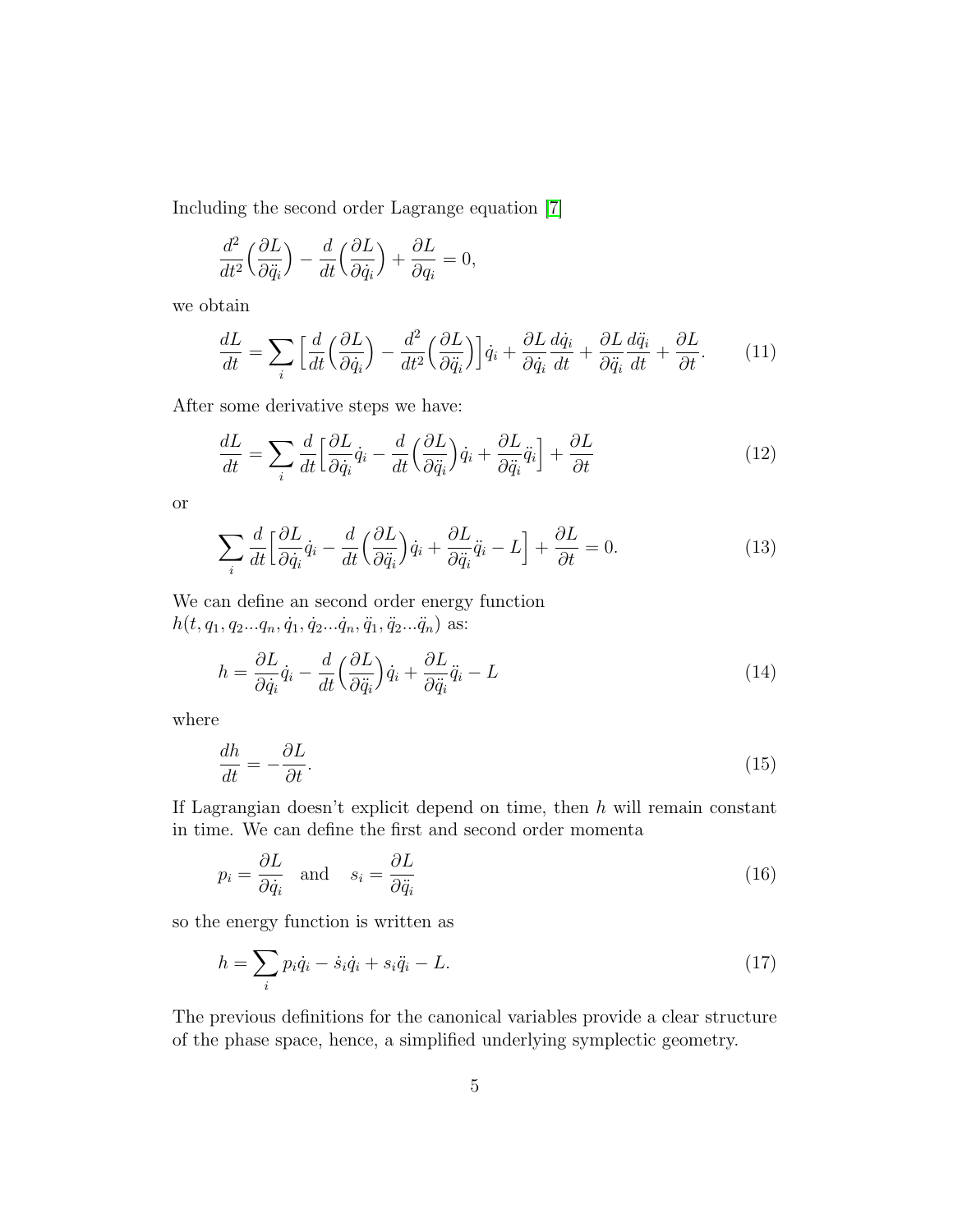If we compute the total differential for the energy function

$$
dh = \sum_{i} p_i d\dot{q}_i + \dot{q}_i dp_i - \dot{s}_i d\dot{q}_i - \dot{q}_i d\dot{s}_i + s_i d\ddot{q}_i + \ddot{q}_i ds_i
$$

$$
- \left[ \frac{\partial L}{\partial q_i} dq_i + \frac{\partial L}{\partial \dot{q}_i} d\dot{q}_i + \frac{\partial L}{\partial \ddot{q}_i} d\ddot{q}_i + \frac{\partial L}{\partial t} dt \right]
$$
(18)

and substitute the momentums  $p$  and  $s$  definitions, we obtain

$$
dh + \sum_{i} d(\dot{s}_i \dot{q}_i) = \sum_{i} -(\dot{p}_i - \ddot{s}_i) dq_i + \dot{q}_i dp_i + \ddot{q}_i ds_i - \frac{\partial L}{\partial t} dt,\tag{19}
$$

were we use the relation

$$
\frac{\partial L}{\partial q_i} = \frac{d}{dt} \left( \frac{\partial L}{\partial \dot{q}_i} \right) - \frac{d^2}{dt^2} \left( \frac{\partial L}{\partial \ddot{q}_i} \right) = \dot{p}_i - \ddot{s}_i.
$$
\n(20)

We can define the function

$$
H = h + \sum_{i} \dot{s}_{i} \dot{q}_{i} = \sum_{i} p_{i} \dot{q}_{i} + s_{i} \ddot{q}_{i} - L.
$$
 (21)

as a function depending only on variables  $q, p, s$ , whose differential is

$$
dH = \sum_{i} -(\dot{p}_i - \ddot{s}_i) dq_i + \dot{q}_i dp_i + \ddot{q}_i ds_i - \frac{\partial L}{\partial t} dt.
$$
\n(22)

The differential of function  $H$  can be also written as

$$
dH = \sum_{i} \frac{\partial H}{\partial q_i} dq_i + \frac{\partial H}{\partial p_i} dp_i + \frac{\partial H}{\partial s_i} ds_i + \frac{\partial H}{\partial t} dt
$$
\n(23)

from we obtain  $3n + 1$  relations:

<span id="page-5-0"></span>
$$
\frac{\partial H}{\partial q_i} = -(p_i - \ddot{s}_i)
$$
  
\n
$$
\frac{\partial H}{\partial p_i} = \dot{q}_i
$$
  
\n
$$
\frac{\partial H}{\partial s_i} = \ddot{q}_i
$$
  
\n
$$
\frac{\partial H}{\partial t} = -\frac{\partial L}{\partial t}
$$
\n(24)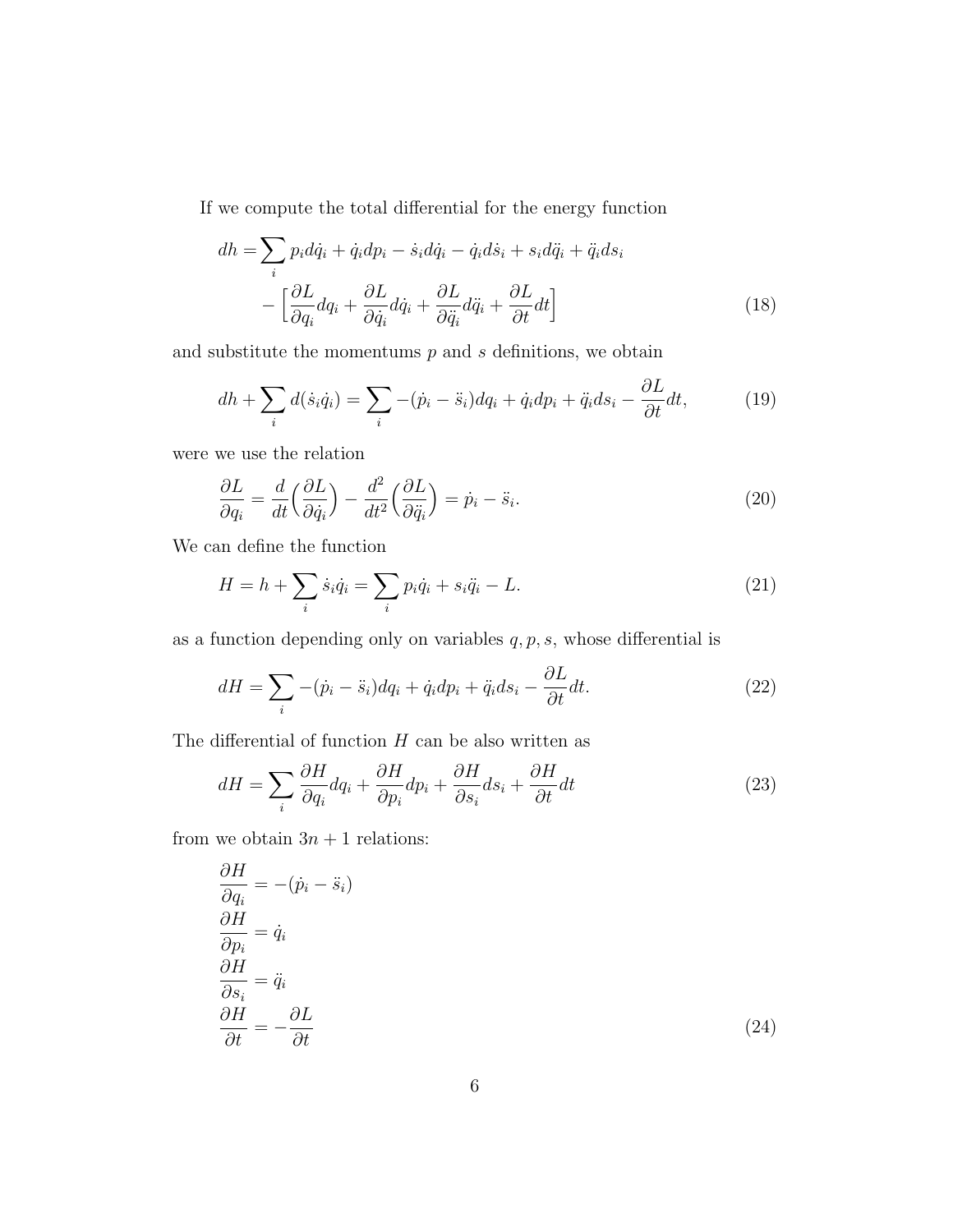Mathematically speaking, the set of  $3n+1$  second-order second order Hamilton equations replace the set of  $n+1$  four-order second order Lagrange equations.

We are in the presence of a problem where the energy function is different from Hamiltonian. This issue is in contrast to the classical mechanic where both functions are the same if there is no explicit time dependence on Hamiltonian. In that case, the energy function is the energy of the system, while Hamiltonian is the generator of the evolution of the system with time.

Since index summation  $n$  stands for particle iteration on both secondorder Lagrangian and Hamiltonian, we can also define the particle energy function as:

$$
h_n = H_n - \dot{s}_n \dot{q}_n. \tag{25}
$$

In this case, particle energies are no longer constant with time. Only its summation over all particles remains invariant.

We summarize the so far obtained equations in the table [1.](#page-6-0) Note that the present proposal for the second order Hamiltonian has  $n$  more degrees of freedom that the Lagrange approach, which resembles the Ostrogradsky's instability. This fact means that another set of equations is needed for the correct description of the system. The requested equations are obtained in the next sections.

<span id="page-6-0"></span>Table 1: Summary of the number of equations, variables and degree of freedom for the second order classical theory for Lagrange and Hamilton

| Equations                                                                                                                                                                                                                                                             | Variables                                                         | Degree of freedom  |
|-----------------------------------------------------------------------------------------------------------------------------------------------------------------------------------------------------------------------------------------------------------------------|-------------------------------------------------------------------|--------------------|
| Lagrange $n$ equation:                                                                                                                                                                                                                                                | $5-n+1$ initial values:                                           | $5n+1 - 1n = 4n+1$ |
| $\left(\frac{\partial L}{\partial \ddot{q}_i}\right) - \frac{d}{dx}\!\left(\frac{\partial L}{\partial \dot{q}_i}\right) + \frac{\partial L}{\partial q_i} = 0 \quad \dddot{q}_{i_0}, \ddot{q}_{i_0}, \ddot{q}_{i_0}, \dot{q}_{i_0}, q_{i_0}, t$<br>$\frac{d^2}{dx^2}$ |                                                                   |                    |
| Hamilton $3n$ equations:                                                                                                                                                                                                                                              | $8-n+1$ initial values: $8n+1-3n = 5n+1$                          |                    |
|                                                                                                                                                                                                                                                                       | $\ddot{q}_{i_0}, \dot{q}_{i_0}, q_{i_0}, \dot{p}_{i_0}, p_{i_0},$ |                    |
| $\frac{\partial H}{\partial q_i} = -( \dot{p}_i - \ddot{s}_i)$<br>$\frac{\partial H}{\partial H}$                                                                                                                                                                     | $\ddot{s}_{i_0}, \dot{s}_{i_0}, s_{i_0}, t$                       |                    |
| $\overline{\frac{\partial p_i}{\partial H}} = q_i$                                                                                                                                                                                                                    |                                                                   |                    |
| $\overline{\partial s_i} = \ddot{q}_i$                                                                                                                                                                                                                                |                                                                   |                    |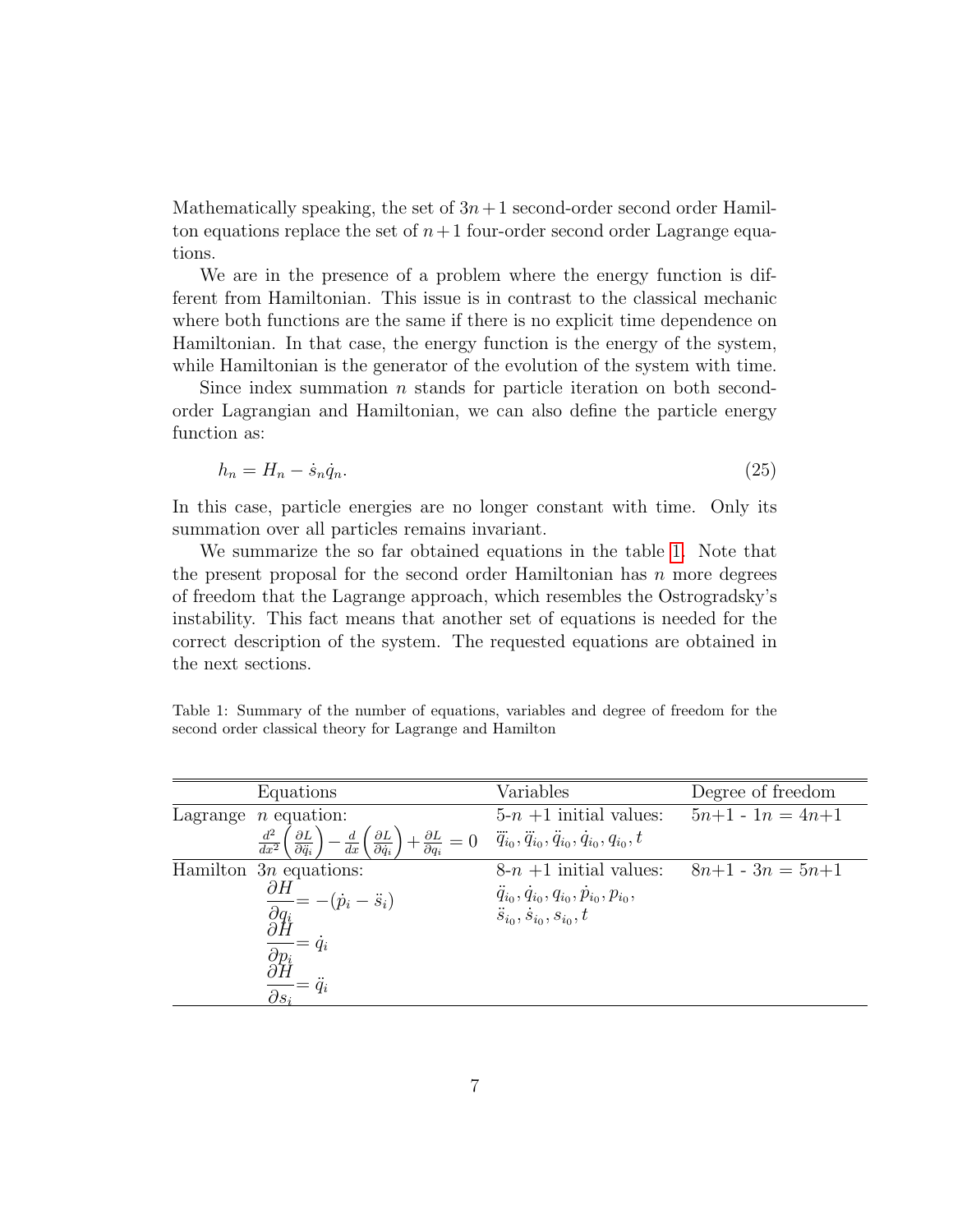#### 3. Canonical transformations

The Hamilton theory's basics concepts have an essential role in the construction of modern theories as quantum mechanics. One of them is the canonical transformation, which is the base to determine one of the main components in the modern quantum formalism: the operator. After obtaining the second order Hamilton equations, we will be able then to define the canonical transformations for n-VMVF systems depending on the secondorder derivative of generalized coordinates  $\ddot{q}_i$ .

Canonical transformations are said to be the standard transformations of the system going from one set of coordinates to another while the second order Hamilton equations [24](#page-5-0) are preserved. Under the Hamiltonian formulation, the transformation of the system involves the simultaneous changes of the variables  $q_i$ ,  $p_i$  and  $s_i$  into a new set  $Q_i$ ,  $P_i$  and  $S_i$  with the following (invertible) transformations equations:

$$
Q_i = Q_i(q_i, p_i, s_i)
$$
  
\n
$$
P_i = P_i(q_i, p_i, s_i)
$$
  
\n
$$
S_i = S_i(q_i, p_i, s_i)
$$
\n(26)

where  $Q_i$ ,  $P_i$  and  $S_i$  satisfy:

<span id="page-7-0"></span>
$$
\frac{\partial K}{\partial Q_i} = -(\dot{P}_i - \ddot{S}_i)
$$
  
\n
$$
\frac{\partial K}{\partial P_i} = \dot{Q}_i
$$
  
\n
$$
\frac{\partial K}{\partial S_i} = \ddot{Q}_i
$$
\n(27)

being  $K$  the new transformed Hamiltonian. The transformation may include a factor  $\lambda$  which describes a more global transformation known as "scale transformation." Here we assume  $\lambda = 1$ .

The function  $K$  must also satisfy the least action principle:

$$
\delta \int_{t_0}^{t_1} L(Q_i, \dot{Q}_i, \ddot{Q}_i) dt = \delta \int_{t_0}^{t_1} \sum_i P_i \dot{Q}_i + S_i \ddot{Q}_i - K(\bar{Q}_i, \bar{P}_i, \bar{S}_i, t) dt = 0 \tag{28}
$$

where the bars symbols stand for the group of variables. Also,  $H$ ,  $q_i$ ,  $p_i$  and  $s_i$  satisfy:

$$
\delta \int_{t_0}^{t_1} L(q_i, \dot{q}_i, \ddot{q}_i) dt = \delta \int_{t_0}^{t_1} \sum_i p_i \dot{q}_i + s_i \ddot{q}_i - H(\bar{q}_i, \bar{p}_i, \bar{s}_i, t) dt = 0. \tag{29}
$$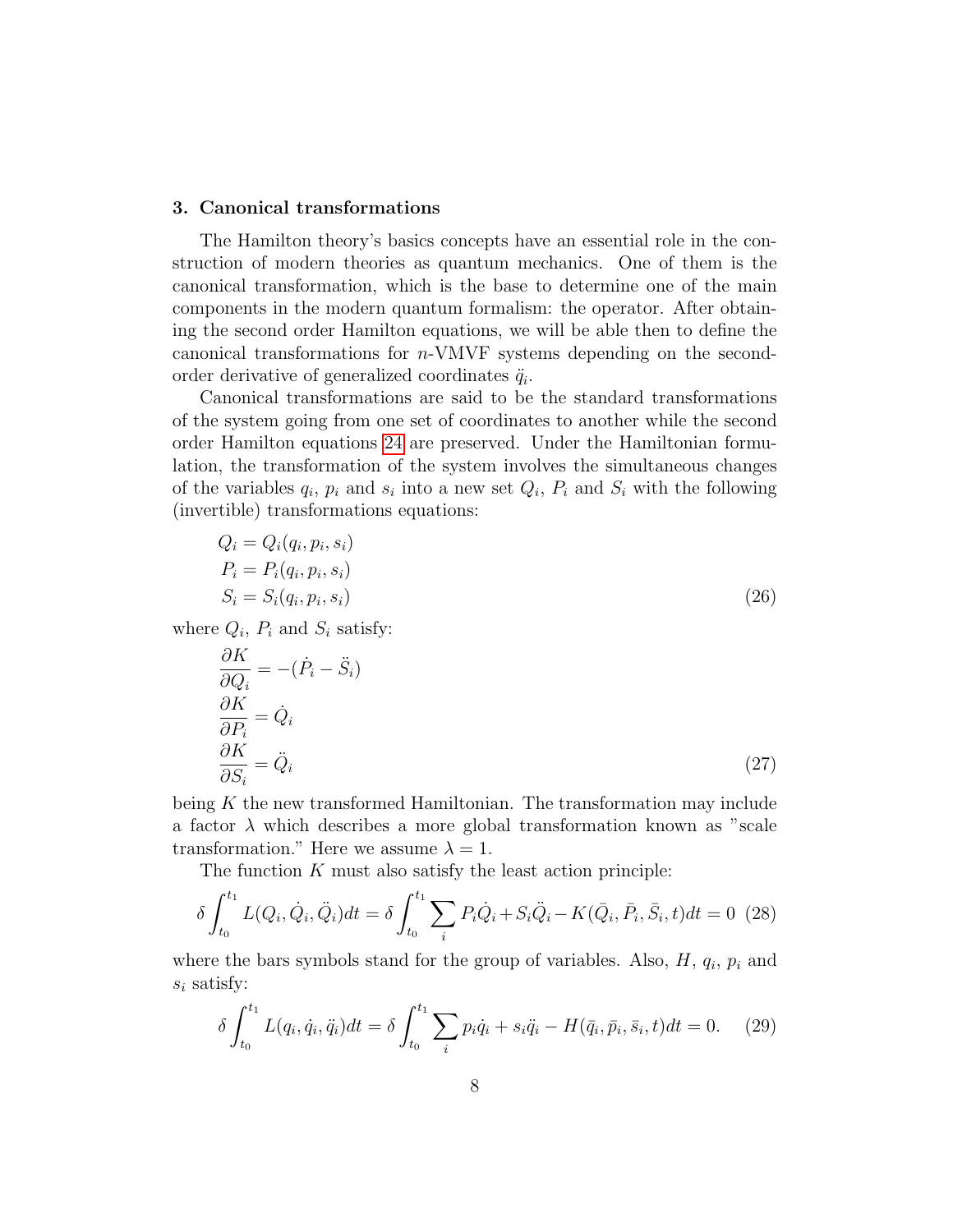Both integrand are not equals. Instead they are connected by the relation:

<span id="page-8-0"></span>
$$
\sum_{i} p_i \dot{q}_i + s_i \ddot{q}_i - H(\bar{q}_i, \bar{p}_i, \bar{s}_i, t) = \sum_{i} P_i \dot{Q}_i + S_i \ddot{Q}_i - K(\bar{Q}_i, \bar{P}_i, \bar{S}_i, t) + \frac{dF}{dt} \tag{30}
$$

where  $F$  is any function depending on the coordinates of the phase space with continuous second derivatives. The contribution of function  $F$  to the variation of the action integral occurs only at the endpoints. The time derivative

$$
\int_{t_1}^{t_2} \frac{dF}{dt} \, dt = F(2) - F(1) \tag{31}
$$

shows that if the function  $F$  depends on the old and the new canonical variables, its variation is zero since canonical variables have zero variations at the endpoints.

The relations [26](#page-7-0) connect the old and the new coordinates then, function F shall depend on a combination of such type of coordinates up to the total value of  $3n$ . Let's suppose that the transformation function has the  $F_1(q, Q, S)$  dependency. We can introduce, with no loss of generality,  $2n$  more variables -  $\dot{q}$  and  $\dot{Q}$  - to  $F_1$  function. Its dependency now is  $F_1(q, \dot{q}, Q, \dot{Q}, S)$ .  $\dot{q}$  and  $Q$  variables are not independent on function  $F$ , in fact, we need  $2n$ more relations for function  $F_1(q, Q, S)$  keep its original 3n variables  $(q, Q, S)$ . We have  $n$  relations from the straight time derivative of relations [26:](#page-7-0)

<span id="page-8-1"></span>
$$
\dot{Q}_i = \frac{\partial Q_i}{\partial q_i} \dot{q}_i + \frac{\partial Q_i}{\partial p_i} \dot{p}_i + \frac{\partial Q_i}{\partial s_i} \dot{s}_i
$$
\n
$$
\dot{P}_i = \frac{\partial P_i}{\partial q_i} \dot{q}_i + \frac{\partial P_i}{\partial p_i} \dot{p}_i + \frac{\partial P_i}{\partial s_i} \dot{s}_i
$$
\n
$$
\dot{S}_i = \frac{\partial S_i}{\partial q_i} \dot{q}_i + \frac{\partial S_i}{\partial p_i} \dot{p}_i + \frac{\partial P_i}{\partial S_i} \dot{s}_i.
$$
\n(32)

Others  $n$  relations will be obtained later in the study of the identity transformation.

Substituting  $F_1(q, \dot{q}, Q, \dot{Q}, S)$  in equation [30](#page-8-0) we obtain:

<span id="page-8-2"></span>
$$
\sum_{i} p_i \dot{q}_i + s_i \ddot{q}_i - H = \sum_{i} P_i \dot{Q}_i + S_i \ddot{Q}_i - K + \frac{\partial F_1}{\partial q_i} \dot{q}_i + \frac{\partial F_1}{\partial \dot{q}_i} \ddot{q}_i + \frac{\partial F_1}{\partial Q_i} \dot{Q}_i + \frac{\partial F_1}{\partial \dot{Q}_i} \ddot{Q}_i + \frac{\partial F_1}{\partial S_i} \dot{S}_i + \frac{\partial F_1}{\partial t}
$$
\n(33)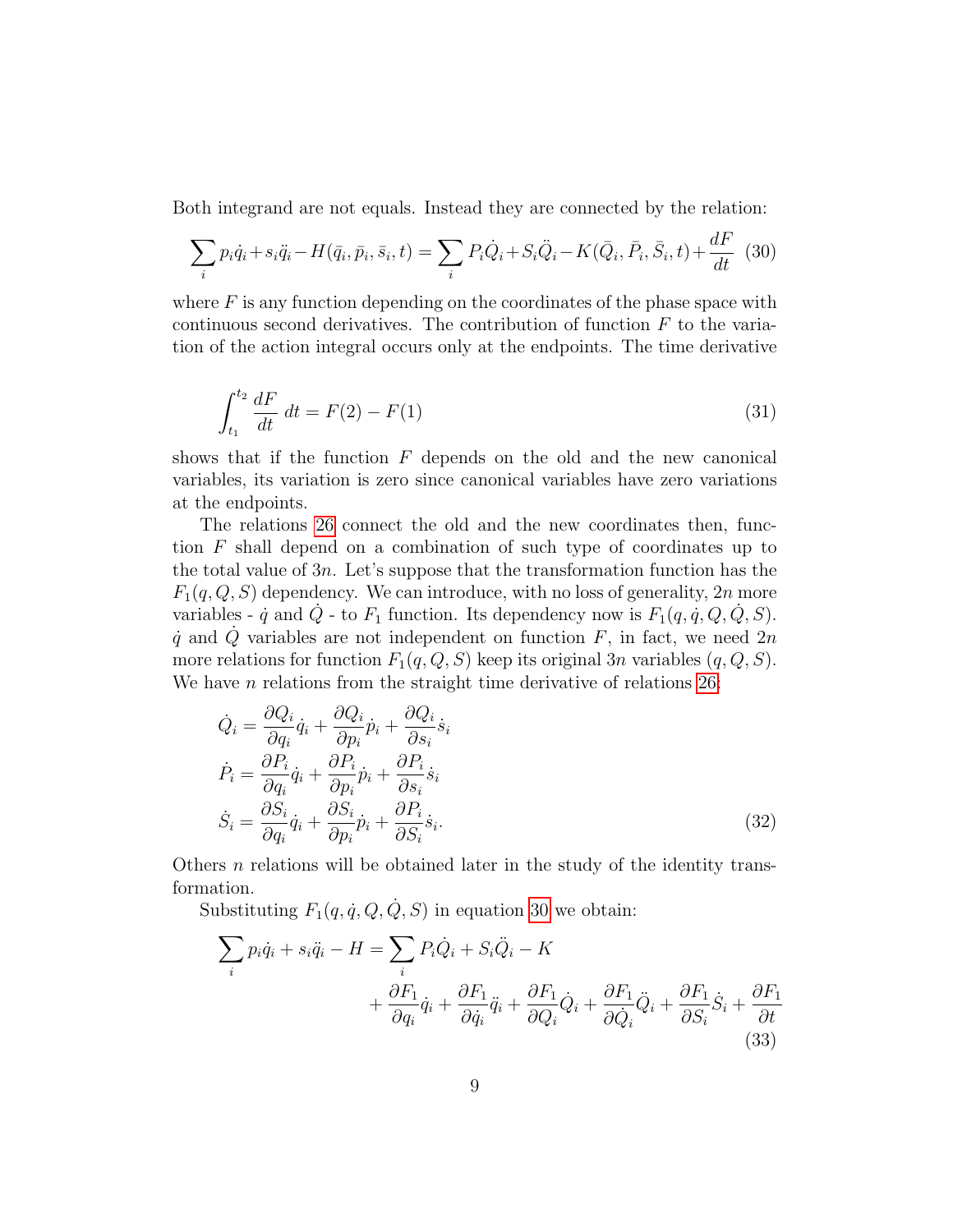Since the old and new coordinates are separately independent, the equation holds if each coefficient of  $\dot{q}_i$ ,  $\ddot{q}_i$ ,  $\dot{Q}_i$  and  $\ddot{\bar{Q}}_i$  vanish, from where we obtain:

$$
p_i = \frac{\partial F_1}{\partial q_i}, \quad s_i = \frac{\partial F_1}{\partial \dot{q}_i}, \quad P_i = -\frac{\partial F_1}{\partial Q_i}, \quad S_i = -\frac{\partial F_1}{\partial \dot{Q}_i}, \quad 0 = \frac{\partial F_1}{\partial S_i}
$$
  

$$
K = H + \frac{\partial F_1}{\partial t}
$$
(34)

Another transformation can be a different function depending on the new momentum P as  $F_2(q, P, S)$ . We can obtain the new function  $F_2$  from function  $F_1$  using the D'Alembert transformation as

$$
F_1 = F_2 - Q_i P_i \tag{35}
$$

We can also expand the  $F_2(q, P, S)$  function with the variables  $\dot{q}$  and  $\dot{Q}$  to the function  $F_2(q, \dot{q}, P, \dot{Q}, S)$ , being  $\dot{q}_i$  and  $\dot{Q}_i$ , not independent variables. Again we will need  $2-n$  more relations for the added variables, so the former function  $F_2$  depends only on the 3n initials variables as  $F_2(q, \dot{q}, P, \dot{Q}, S)$ . Same as the previous case, we have the n relations given by the straight time derivative of the transformation relations [26](#page-7-0) shown in equation [32.](#page-8-1) The others  $n$  relations will be obtained once we study the Identity transformation for this type of functions.

The relation between the two Hamiltonians for this type of functions, equation [33,](#page-8-2) can be written as:

$$
\sum_{i} p_i \dot{q}_i + s_i \ddot{q}_i - H = \sum_{i} -Q_i \dot{P}_i + S_i \ddot{Q}_i - K + \frac{\partial F_2}{\partial q_i} \dot{q}_i + \frac{\partial F_2}{\partial \dot{q}_i} \ddot{q}_i + \frac{\partial F_2}{\partial P_i} \dot{P}_i + \frac{\partial F_2}{\partial \dot{Q}_i} \ddot{Q}_i + \frac{\partial F_2}{\partial S_i} \dot{S}_i + \frac{\partial F_2}{\partial t}.
$$
\n(36)

The coefficient of the terms  $\dot{q}_i$ ,  $\ddot{q}_i$ ,  $\dot{Q}_i$  and  $\ddot{Q}_i$  must vanish, leading to equations:

<span id="page-9-0"></span>
$$
p_i = \frac{\partial F_2}{\partial q_i}, \quad s_i = \frac{\partial F_2}{\partial \dot{q}_i}, \quad Q_i = \frac{\partial F_2}{\partial P_i}, \quad S_i = -\frac{\partial F_2}{\partial \dot{Q}_i}, \quad 0 = \frac{\partial F_2}{\partial S_i}
$$

$$
K = H + \frac{\partial F_2}{\partial t}
$$
(37)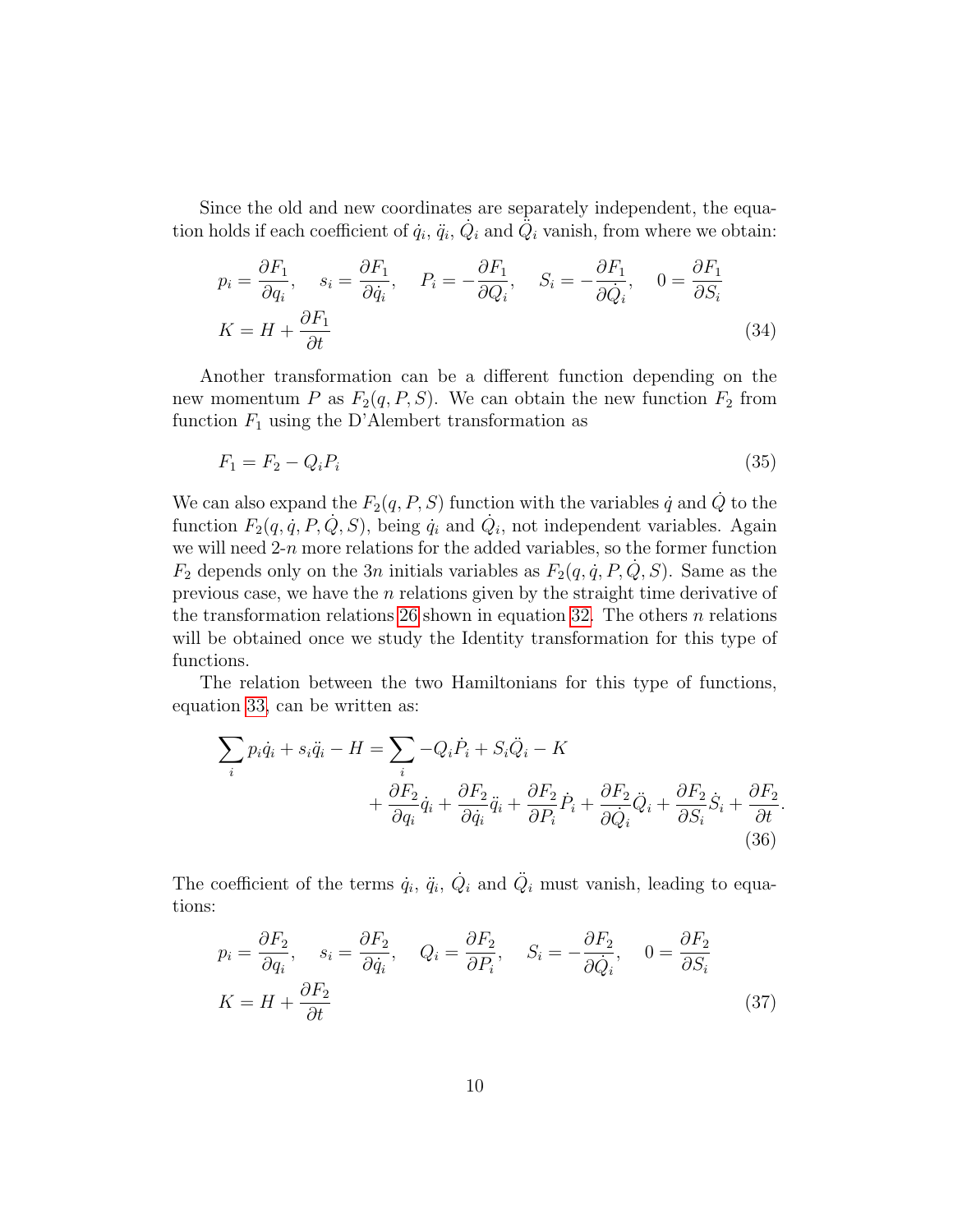We proceed now to define the identity transformation. Let us consider this canonical transformation as a  $F_2$  function type. In that case, the most straightforward Identity transformation has the form

<span id="page-10-1"></span>
$$
F_2 = \sum_i q_i P_i + \dot{q}_i S_i - s_i \dot{Q}_i.
$$
\n(38)

From were the vanishing coefficients of equations [37](#page-9-0) result in

<span id="page-10-0"></span>
$$
p_i = \frac{\partial F_2}{\partial q_i} = P_i, \quad s_i = \frac{\partial F_2}{\partial \dot{q}_i} = S_i, \quad Q_i = \frac{\partial F_2}{\partial P_i} = q_i,
$$
  

$$
S_i = -\frac{\partial F_2}{\partial \dot{Q}_i} = s_i, \quad K = H, \quad 0 = \frac{\partial F_2}{\partial S_i} = \dot{q}_i
$$
(39)

The first five equations of equations [39](#page-10-0) shows that the old and the new coordinates are the same, probing function [38](#page-10-1) being a suitable candidate for identity transformation. In the obtaining of the transformation equation for functions  $F_1$  and  $F_2$ , we added variables  $\dot{q}_i$  and  $\dot{Q}_i$  as a dependent set of variables. We stated that still  $n$  more relations are needed between these coordinates, so the transformation is successfully described. Last set equation of [39](#page-10-0) are those wanted relations. However, the obtained set of equations,  $\dot{q}_i = 0$  are not acceptable solutions to our problem.

We instead, propose the identity transformation as:

$$
F_2 = \sum_i q_i P_i + \mathcal{F}_{2_i}(\bar{q}) S_i - s_i \dot{Q}_i.
$$
\n(40)

where  $\mathcal{F}_{2_i}(\bar{q})$  is the *i*-component of a function depending of all  $\{\dot{q}_i\}$  that satisfied:

<span id="page-10-3"></span>
$$
\frac{\partial \mathcal{F}_{2_i}(\bar{q})}{\partial \dot{q}_j} = \delta_{ij}, \qquad \mathcal{F}_{2_i}(\bar{q}) \neq \dot{q}_i + C_i \tag{41}
$$

being  $C_i$  constants. For this transformation, we obtain the relations:

$$
p_i = \frac{\partial F_2}{\partial q_i} = P_i, \quad s_i = \frac{\partial F_2}{\partial \dot{q}_i} = \frac{\partial \mathcal{F}_{2_i}(\bar{q})}{\partial \dot{q}_i} S_i = S_i,
$$
  
\n
$$
Q_i = \frac{\partial F_2}{\partial P_i} = q_i, \quad S_i = -\frac{\partial F_2}{\partial \dot{Q}_i} = s_i, \quad K = H
$$
\n(42)

<span id="page-10-2"></span>
$$
0 = \frac{\partial F_2}{\partial S_i} = \mathcal{F}_{2_i}(\bar{q})
$$
\n<sup>(43)</sup>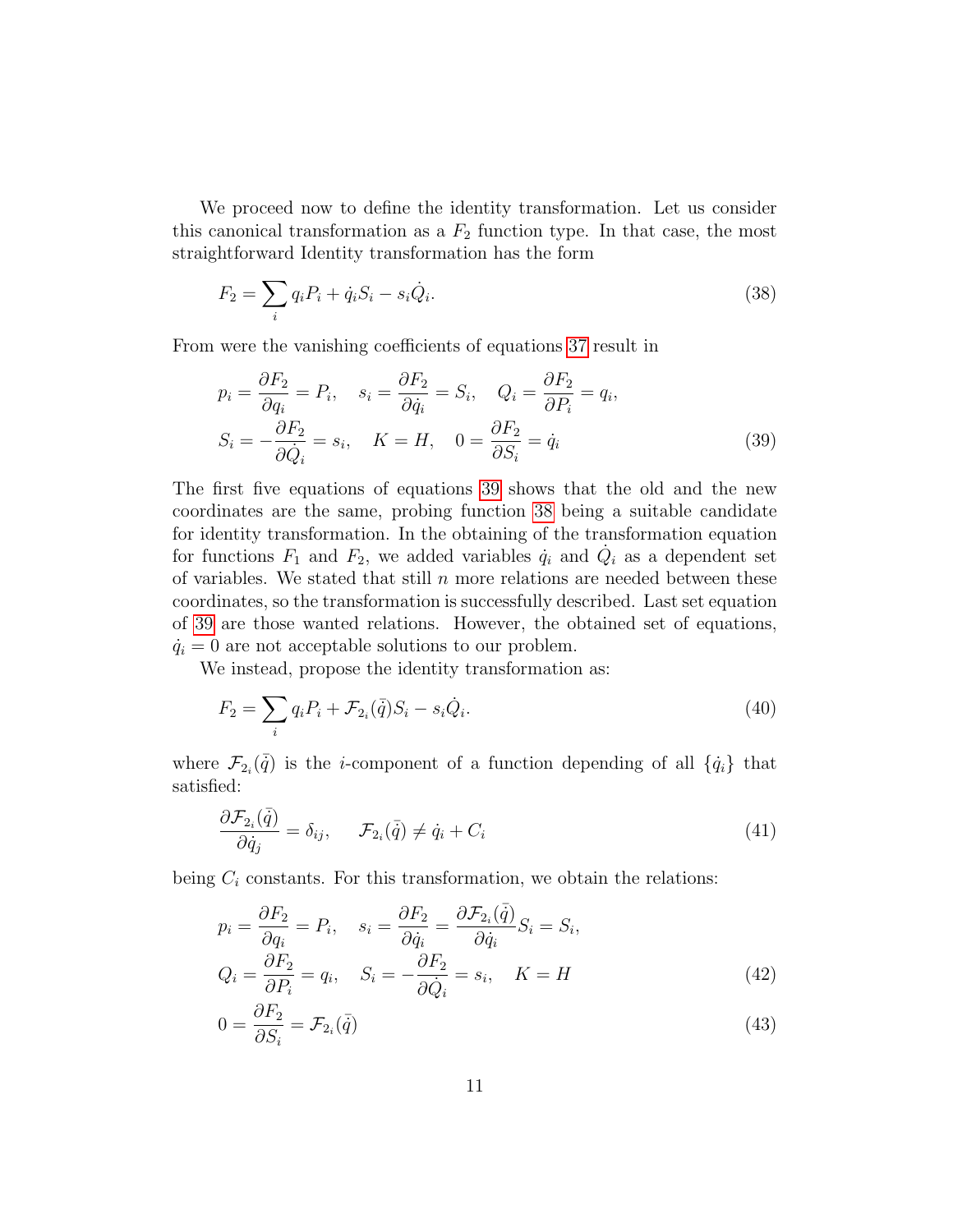The equations [43](#page-10-2)

$$
\mathcal{F}_{2_i}(\bar{\dot{q}})=0
$$

are the *n* remaining relations needed for variables  $q, P, S$ , being the only independent degrees of freedom in function  $F_2(q, \dot{q}, P, Q, S)$ . Once the forms of the correlation functions  $F_2(q, \dot{q}, P, Q, S)$  are defined, they set n relations between the generalized velocities. These new constraints reduce the number of canonical variables equals the number of the variables on the Lagrange approach, removing the Ostrogradsky's instability.

If the particle system has only one particle, the only possible solution for  $\mathcal{F}_{2_i}$ , according to the definition  $\frac{\partial \mathcal{F}_{2_i}(\bar{q})}{\partial \dot{q}_i}$  $\frac{\partial^2 i}{\partial \dot{q}_j} = \delta_{ij}$ , is precisely the restriction we imposed:  $\mathcal{F}_2 = \dot{q} + C$ . Even, we restricted this solution, is worth analyzing the implications of it. Our proposal for the definitions of the canonical variables We already state that  $\dot{q} = -C$  is not an allowed solution to our problem. That means that we cannot define an identity transformation for a one particle system depending on  $\ddot{q}$ . This result is consistent with one of the conclusion arrived on the works that precede and motivate this proposal [\[5,](#page-16-4) [6\]](#page-16-5). Indeed, the  $\ddot{q}$ 's dependency appears in the problem described on the referred works when mass is assumed as a variable quantity without any restriction. It is well known that this assumption leads to the noncompliance of the second Newton law for one isolated particle, because of the violation of the relativity principle under a Galilean transformation [\[8\]](#page-16-7). We proposed that, for an isolated particle system, such violation can be suppressed by the action of the mass's variation of the others particle. Then, an isolated particle system whose mass of the particle varies must include at least two particles or the particle. The above result reinforce these predictions.

#### 4. Infinitesimal canonical transformations

We study now the infinitesimal canonical transformations were new variables differ from the old ones just by infinitesimals. In that case, the transformation equations [26](#page-7-0) have the form:

$$
Q_i = q_i + \delta q_i
$$
  
\n
$$
P_i = p_i + \delta p_i
$$
  
\n
$$
S_i = q_i + \delta s_i,
$$
\n(44)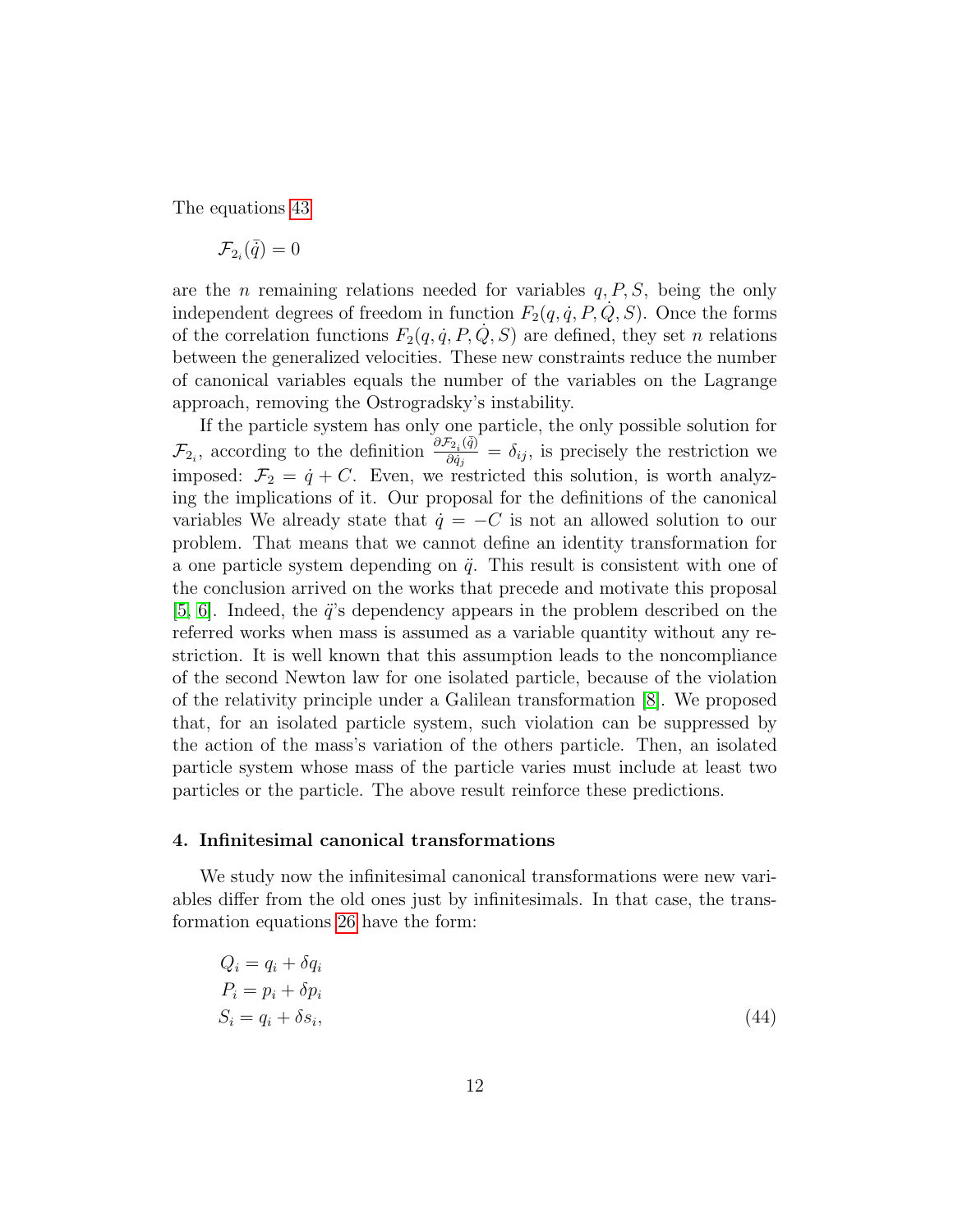where  $\delta q_i$ ,  $\delta p_i$  and  $\delta s_i$  are the real displacements of each variable, respectively. The infinitesimal canonical transformation can be written as the sum of the identity transformation plus an infinitesimal function. In the case of transformations describe with  $F_2$  type functions, they have the form

$$
F_2 = \sum_i q_i P_i + \mathcal{F}_{2_i}(\bar{q}) S_i - s_i \dot{Q}_i + \epsilon \mathcal{G}(q_i, p_i, s_i, t), \qquad (45)
$$

being  $\epsilon$  an infinitesimal parameter for describing the magnitude of the transformation and  $\mathcal{G}(q_i, \dot{q}_i, p_i, \dot{Q}_i, s_i, t)$  is a differentiable function with  $3n + 1$ arguments known as the generator of such transformation. After applying equations [37,](#page-9-0) we obtain the transformation relations:

$$
p_i = \frac{\partial F_2}{\partial q_i} = P_i + \epsilon \frac{\partial G}{\partial q_i} \quad \text{or} \quad \delta p_i = -\epsilon \frac{\partial G}{\partial q_i}
$$
  
\n
$$
s_i = \frac{\partial F_2}{\partial \dot{q}_i} = S_i + \epsilon \frac{\partial G}{\partial \dot{q}_i} \quad \text{or} \quad \delta s_i = -\epsilon \frac{\partial G}{\partial \dot{q}_i}
$$
  
\n
$$
Q_i = \frac{\partial F_2}{\partial P_i} = q_i + \epsilon \frac{\partial G}{\partial P_i} \quad \text{or} \quad \delta q_i = \epsilon \frac{\partial G}{\partial P_i}
$$
  
\n
$$
S_i = -\frac{\partial F_2}{\partial \dot{Q}_i} = s_i + \epsilon \frac{\partial G}{\partial \dot{Q}_i} \quad \text{or} \quad \delta s_i = \epsilon \frac{\partial G}{\partial \dot{Q}_i}
$$
  
\n
$$
0 = \frac{\partial F_2}{\partial S_i} = \mathcal{F}_{2_i}(\bar{q}) + \epsilon \frac{\partial G}{\partial S_i}.
$$
  
\n(46)

The infinitesimal canonical transformation generated by the generalized new momentum  $P_i$ 

$$
\mathcal{G} = P_i,\tag{47}
$$

result in the coordinates variations

$$
\delta q_j = \epsilon \delta_{ij},
$$
  
\n
$$
\delta p_j = 0,
$$
  
\n
$$
\delta s_j = 0,
$$
  
\n
$$
\mathcal{F}_{2_j}(\bar{q}) = 0.
$$
\n(48)

The set of equations shows that the generator  $\mathcal{G} = P_i = p_i + \delta p_i = p_i$ transforms the system displacing only of coordinate  $q_i$  if parameter  $\epsilon$  is the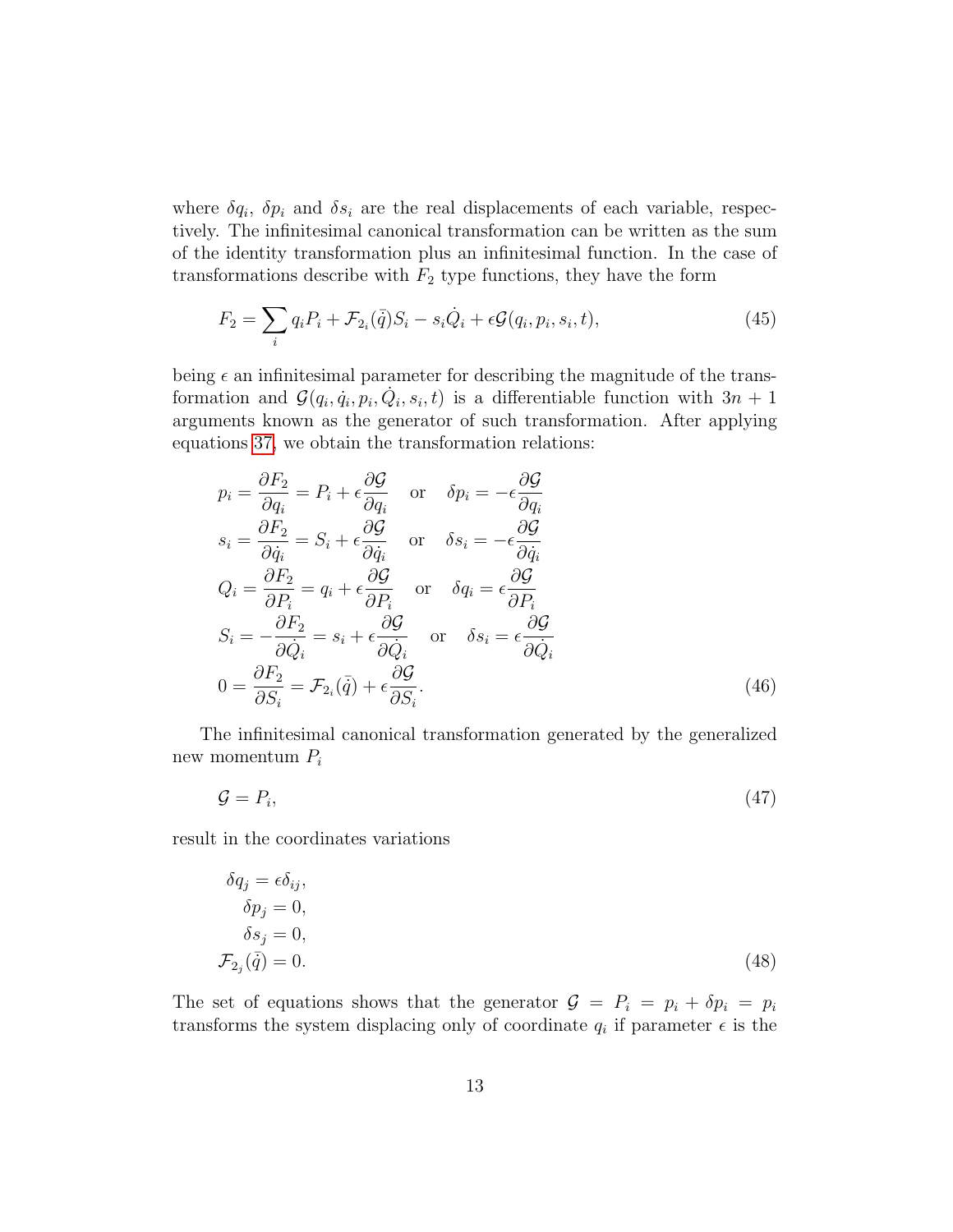displacement value. This fact settles the generalized momentum as the generator of the displacement of its own coordinate, coincident with the first order theory of Hamilton.

The transformation of the system with the new momentum  $S_i$  as the generator of the transformation

$$
\mathcal{G} = S_i,\tag{49}
$$

is described by the coordinates changes:

<span id="page-13-0"></span>
$$
\delta q_j = 0,
$$
  
\n
$$
\delta p_j = 0,
$$
  
\n
$$
\delta s_j = 0,
$$
  
\n
$$
\mathcal{F}_{2_j}(\bar{q}) = -\epsilon \delta_{ij}.
$$
\n(50)

According to this results, the generator  $s_i$  transforms the system keeping unaltered the variables  $q_i, p_1$  and  $s_i$ , an modifying the value of the right member of the equation  $\mathcal{F}_{2_i}(\bar{q})=0$  to the infinitesimal displacement value.

We define the new variable  $f_i(\vec{q})$  as the value of the correlation j-function at any time. The form of the correlation functions remain unchanged across the evolution of the system, but their value will vary as  $\mathcal{F}_{2_i}(\bar{q}) = f_j(\bar{q})$ .

The obtained equations [43,](#page-10-2) show that all resulting values  $f_j(\dot{q})$  are zero in the identity transformation,  $f_{0j}(\bar{q})=0$ . Then, the last equation of [50](#page-13-0) can be written as

$$
\mathcal{F}_{2_j}(\bar{\dot{q}}) = f_j(\bar{\dot{q}}) - 0 = f_j(\bar{\dot{q}}) - f_{0_j}(\bar{\dot{q}}) = \delta f_j(\bar{\dot{q}}) = -\epsilon \delta_{ij}.
$$
\n(51)

The second order momentum s can be interpreted, then, as the generator of a negative displacement of the value of correlation functions,  $\mathcal{F}_{2_i}(\bar{\dot{q}})$ . Being the correlation function a constraint involving all particle of the system, we can conclude that the new momentum s is the generator of collective action of the system. This behavior is in agreement with our initial supposition where the violation of the Newton second law, introduced by the terms proportional to  $\ddot{q}$ , will be suppressed by the coordinate action of all the particles of the system.

Another important canonical transformation is

<span id="page-13-1"></span>
$$
\mathcal{G} = H + \sum_{i} \dot{s}_i \dot{Q}_i - \dot{s}_i \dot{q}_i - \ddot{s}_i q_i. \tag{52}
$$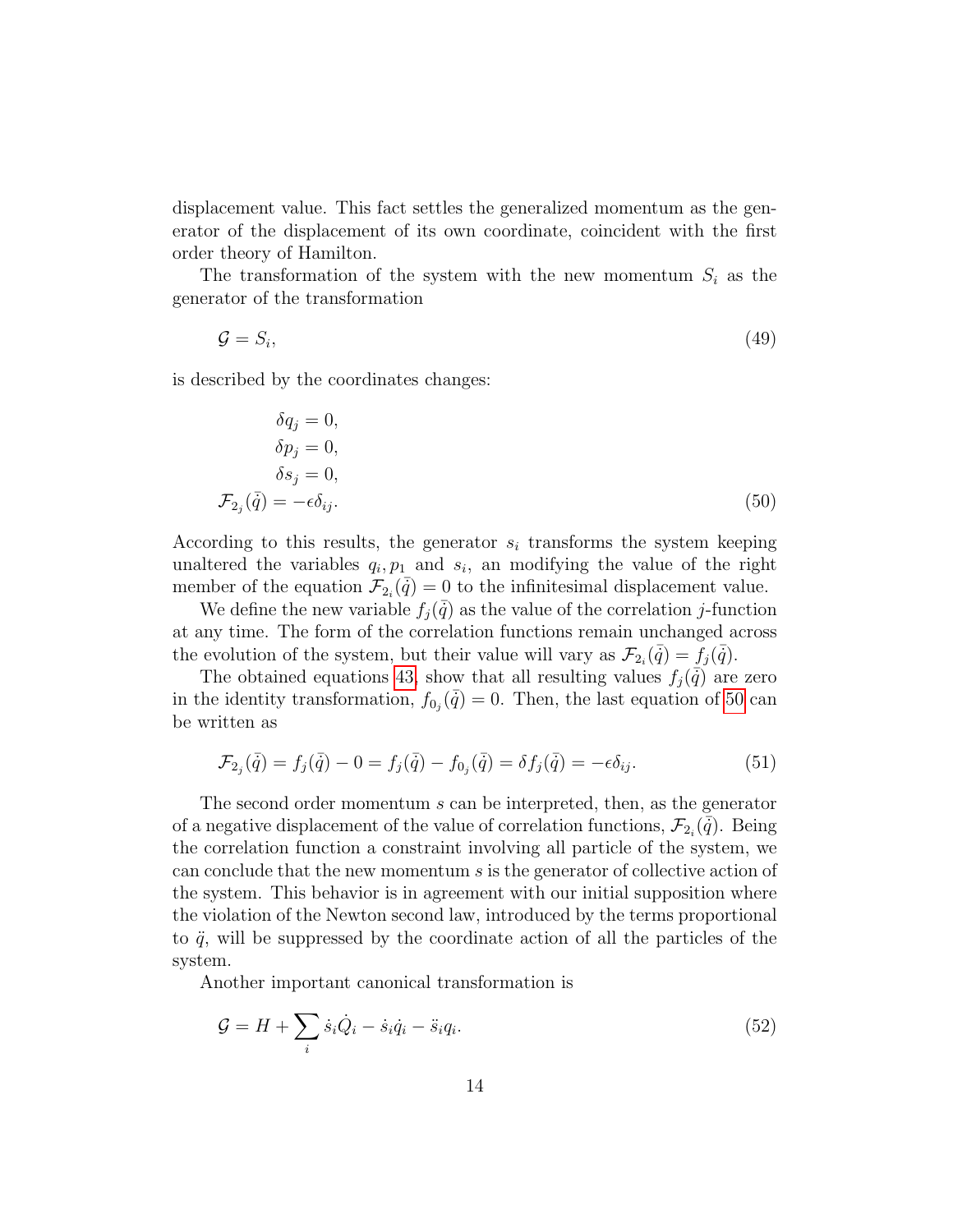The infinitesimal changes in the variables of the system are

$$
\delta p_i = -\epsilon \frac{\partial \mathcal{G}}{\partial q_i} = -\epsilon \left( \frac{\partial H}{\partial q_i} - \ddot{s}_i \right) = \epsilon \dot{p}_i
$$
  
\n
$$
\delta s_i = -\epsilon \frac{\partial \mathcal{G}}{\partial \dot{q}_i} = \epsilon \dot{s}_i
$$
  
\n
$$
\delta q_i = \epsilon \frac{\partial \mathcal{G}}{\partial P_i} \sim \epsilon \frac{\partial \mathcal{G}}{\partial p_i} = \epsilon \left( \frac{\partial H}{\partial p_i} \right) = \epsilon \dot{q}_i
$$
  
\n
$$
\delta s_i = \epsilon \frac{\partial \mathcal{G}}{\partial \dot{Q}_i} = \epsilon \dot{s}_i
$$
  
\n
$$
0 = \frac{\partial F_2}{\partial S_i} = \mathcal{F}_{2_i}(\bar{q}) + \epsilon \frac{\partial \mathcal{G}}{\partial S_i} \sim \mathcal{F}_{2_i}(\bar{q}) + \epsilon \frac{\partial \mathcal{G}}{\partial s_i} = \mathcal{F}_{2_i}(\bar{q}) + \epsilon \frac{\partial H}{\partial s_i}
$$
  
\n
$$
\mathcal{F}_{2_i}(\bar{q}) \equiv \delta f_j(\bar{q}) = -\epsilon \ddot{q}_i.
$$
\n(53)

On the other side, the time derivative of the function  $\mathcal{F}_{2_i}(\bar{q})$  is

<span id="page-14-1"></span><span id="page-14-0"></span>
$$
\frac{df_i(\bar{q})}{dt} = \frac{d\mathcal{F}_{2_i}(\bar{q})}{dt} = \sum_j \frac{\partial \mathcal{F}_{2_i}(\bar{q})}{\partial q_j} \ddot{q}_j = \sum_j \delta_{ij} \ddot{q}_j = \ddot{q}_i
$$
\n(54)

where we use the definition of function  $\mathcal{F}_{2_i}(\bar{q})$  [41.](#page-10-3) The last relation of equations [53](#page-14-0) can be rewritten then as:

$$
\delta f_j(\bar{q}) = -\dot{f}_j(\bar{q})\epsilon \tag{55}
$$

If parameter  $\epsilon$  is the infinitesimal time interval dt, then the generator function of equation [52,](#page-13-1) evolves all variables of the system  $q_i, p_i, s_i$  with time and also change the value of correlation functions,  $f_j(\bar{q})$ , in the negative direction.

The negative time evolution for quantities  $f_i(\bar{q})$  is consistent with previous results where momentum  $s_i$  generate a negative displacement for the value of the correlation *i*-function. According to that, in a time interval  $dt$ , s, as part of the previous time generator, evolve with time from value  $s_{i_0}$  to  $s_{i_0} + ds_i$ . These  $s_i$  values generate the negative displacement of the value of the correlation functions  $-\delta f_{2_i}(\bar{q})$  and  $-(\delta f_i(\bar{q}) + \frac{\partial (ds_i)}{\partial S_i})$  respectively, with an effective displacement of  $d(f_i(\bar{\dot{q}})) \equiv -\frac{\partial (ds_i)}{\partial S_i}$  $\frac{(ds_i)}{\partial S_i}$  or  $d(f_{2_i}(\bar{q})) \equiv -\frac{\partial (\dot{s}_i dt)}{\partial S_i}$  $\frac{\delta s_i dt_j}{\delta S_i}$ . Then, being dt positive, the positive evolution of momentum  $s_i$  evolve the quantity  $f_i(\bar{q})$  negatively.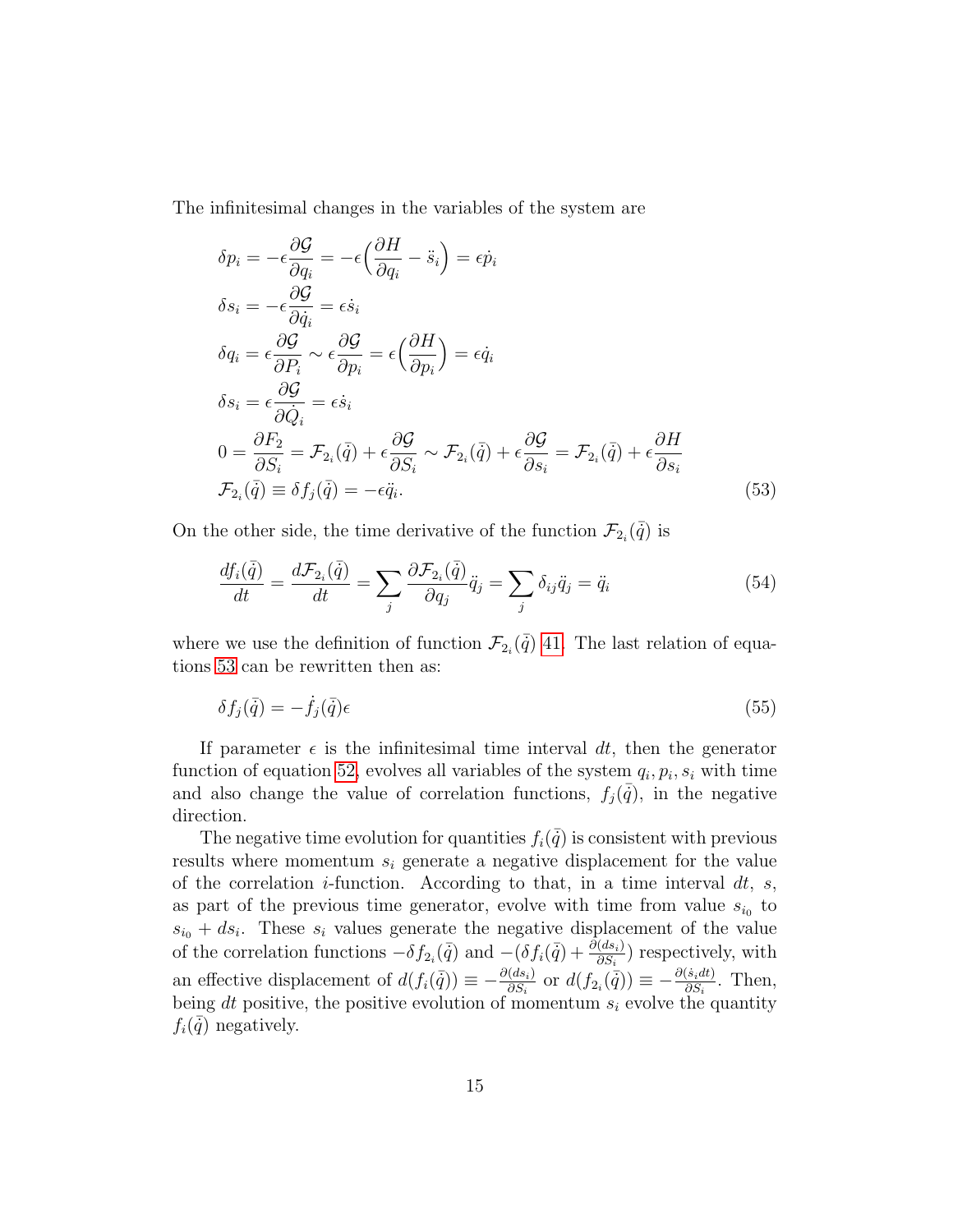The generator [52,](#page-13-1) expressed in the old set of coordinates has the form:

<span id="page-15-0"></span>
$$
\mathcal{G} = H + \sum_{i} \dot{s}_i \dot{Q}_i - \dot{s}_i \dot{q}_i - \ddot{s}_i q_i = H + \sum_{i} \dot{s}_i (\dot{Q}_i - \dot{q}_i) - \ddot{s}_i q_i
$$

$$
= H + \sum_{i} \dot{s}_i \delta \dot{q}_i - \ddot{s}_i q_i.
$$
(56)

We can approach  $\delta \dot{q}_i \sim \ddot{q}_i t$ . In this case, the system time generator [56](#page-15-0) is written as

$$
\mathcal{G} \sim H + \sum_{i} \dot{s}_i \ddot{q}_i t - \ddot{s}_i q_i. \tag{57}
$$

or using equation [54](#page-14-1)

$$
\mathcal{G} \sim H + \sum_{i} \dot{s}_i \dot{f}_i(\bar{q}) t - \ddot{s}_i q_i. \tag{58}
$$

#### 5. Final second order Hamilton equations

With the introduction of the correlation functions as new constraints for the time derivative of the canonical variable  $q_i$  and the identification of its poles as a variable that evolute with the system, we replace our former second order Hamilton equations eq. [24](#page-5-0) by

$$
\frac{\partial H}{\partial q_i} = -(p_i - \ddot{s}_i) \qquad \qquad \frac{\partial H}{\partial p_i} = \dot{q}_i
$$
\n
$$
\frac{\partial H}{\partial s_i} = \dot{f}_i \qquad \qquad f_i = \mathcal{F}_{2_i}(\bar{q})
$$
\n
$$
\frac{\partial H}{\partial t} = -\frac{\partial L}{\partial t}.
$$
\n(59)

# 6. Conclusions

We considered the construction of the second order Hamiltonian from a second order Lagrangian. The definition of the canonical variables is different than Ostrogradsky's, hence the difference with the Hamilton equations. However, it provides a clean structure of the phase space and a simplified underlying symplectic geometry. The new definition still reproduces Ostrogradsky instability. It is the Identity canonical transformation that reveals